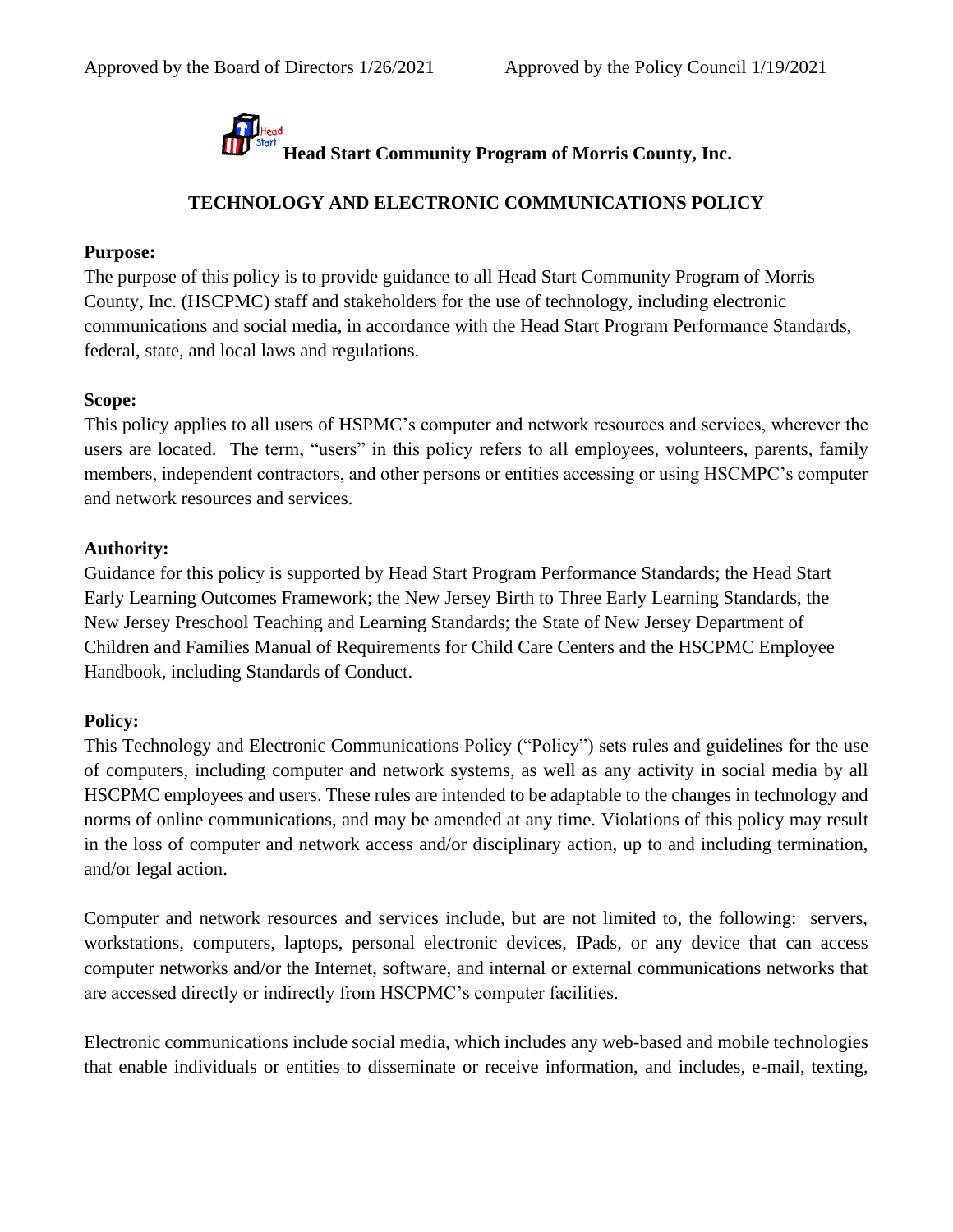online meeting platforms, messaging, photographic transmission, social networking, blogging, commenting and bulletin boards.

All computer users have the responsibility to use computer resources in an efficient, effective, ethical, and lawful manner, consistent with the policies and procedures of HSCPMC and the Head Start Program Performance Standards. Users must comply with all relevant federal and state laws regarding political activities of Head Start grantees and other publicly funded organizations—no use of HSCPMC computer and network systems may be associated with any political comment or activity.

Employees are not permitted to utilize HSCPMC e-mail or web site for personal use. Users must restrict personal use of HSCPMC computer systems and network resources to scheduled breaks and non-work hours, except with the permission of their supervisor.

Employees must observe and follow HSCPMC's Employee Handbook, the policies of the particular online/social networking venue and applicable laws, and are prohibited from using social media to post or display comments about coworkers or supervisors that are fraudulent, vulgar, violent, threatening, intimidating, unlawful, or a violation of the Head Start's workplace policies against discrimination, harassment, or hostility.

Users must exercise reasonable care to prevent loss or damage to computer hardware, software, and information in their possession. Users may not use or install software of any kind onto HSCPMC computer or network without receiving express authorization to do so from the Facilities Manager. Users must comply with all computer and network related instructions from the Facilities Manager or designee, such as IT contractor.

Privacy and Confidentiality – All information about children and families receiving services from HSCPMC is confidential. No photo or information pertaining to a child in the program or their parents may be posted or sent electronically without the approval of the executive director and appropriate permissions from the family. It is also inappropriate to use or disclose personal or highly sensitive information about Head Start's confidential or proprietary information in any form of social media, including financial information and business plans. Before posting any online material, ensure that the material is not knowingly false. If an employee finds that he or she has made a mistake, report it to a supervisor. If an employee is unsure about the effects of a post or other online action, ask a supervisor.

As regards the use of online meeting platforms such as ZOOM or GOOGLE MEET to conduct HSCPMC activities, HSCPMC Standards of Conduct and Positive Behavior Supports/Discipline Policy are applicable. Staff use of these platforms must be with supervisor permission, include a direct invite to supervisor, and be through an HSCPMC-authorized account or email address. No open access to such meetings is permissible, and specific invitations and admissions to meetings are required. HSCPMC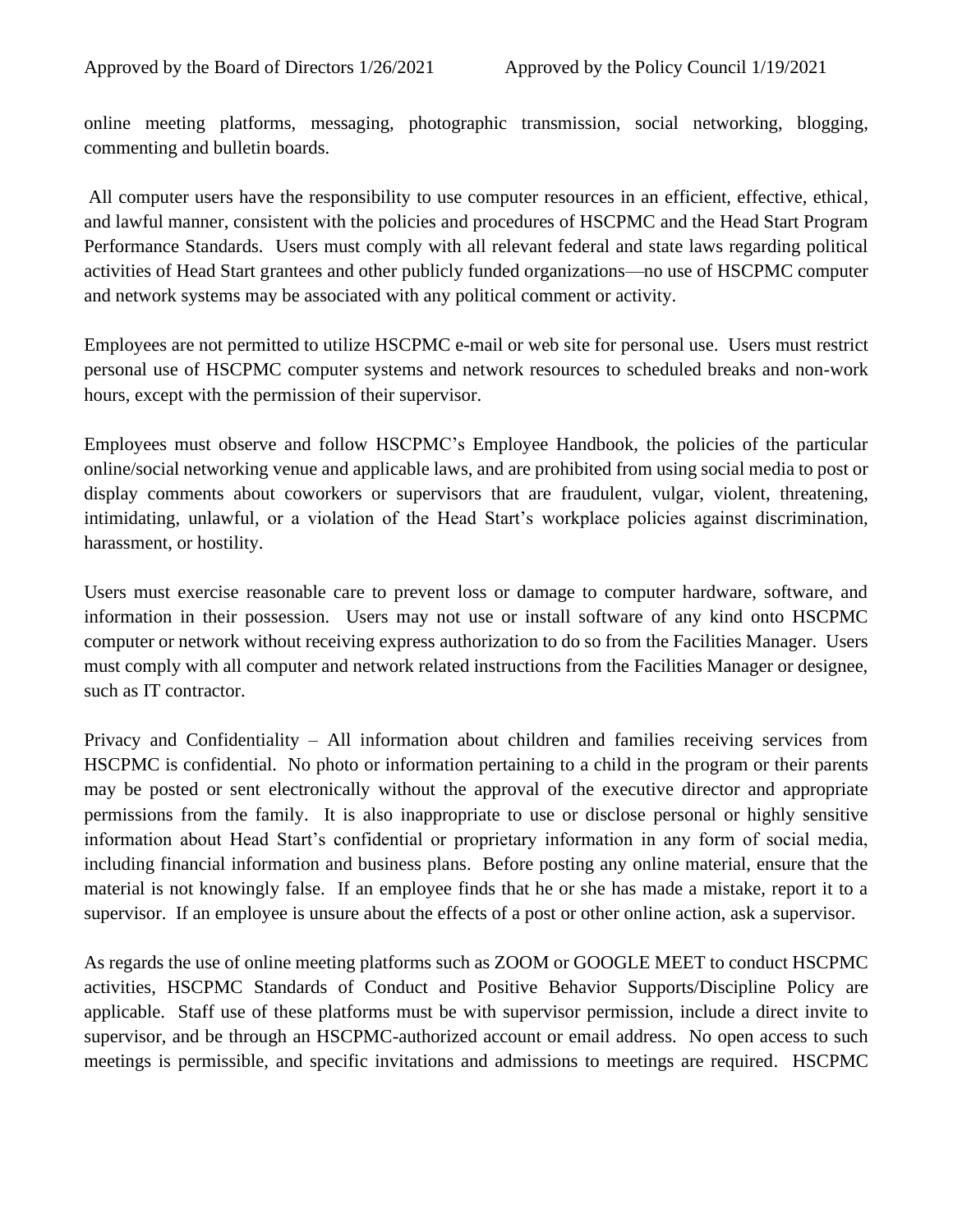Confidentiality Policy is applicable to all online meetings. When children attend, a parent must be present, and developmentally appropriate content and time on screen is required.

HSCPMC may access its computers or network systems at any time and all activity is subject to monitoring. Employees should have no expectations of privacy using HSCPMC systems. An authorized member of the management team will maintain a list of all passwords and codes. No employee will access another person's Head Start equipment without appropriate authorization.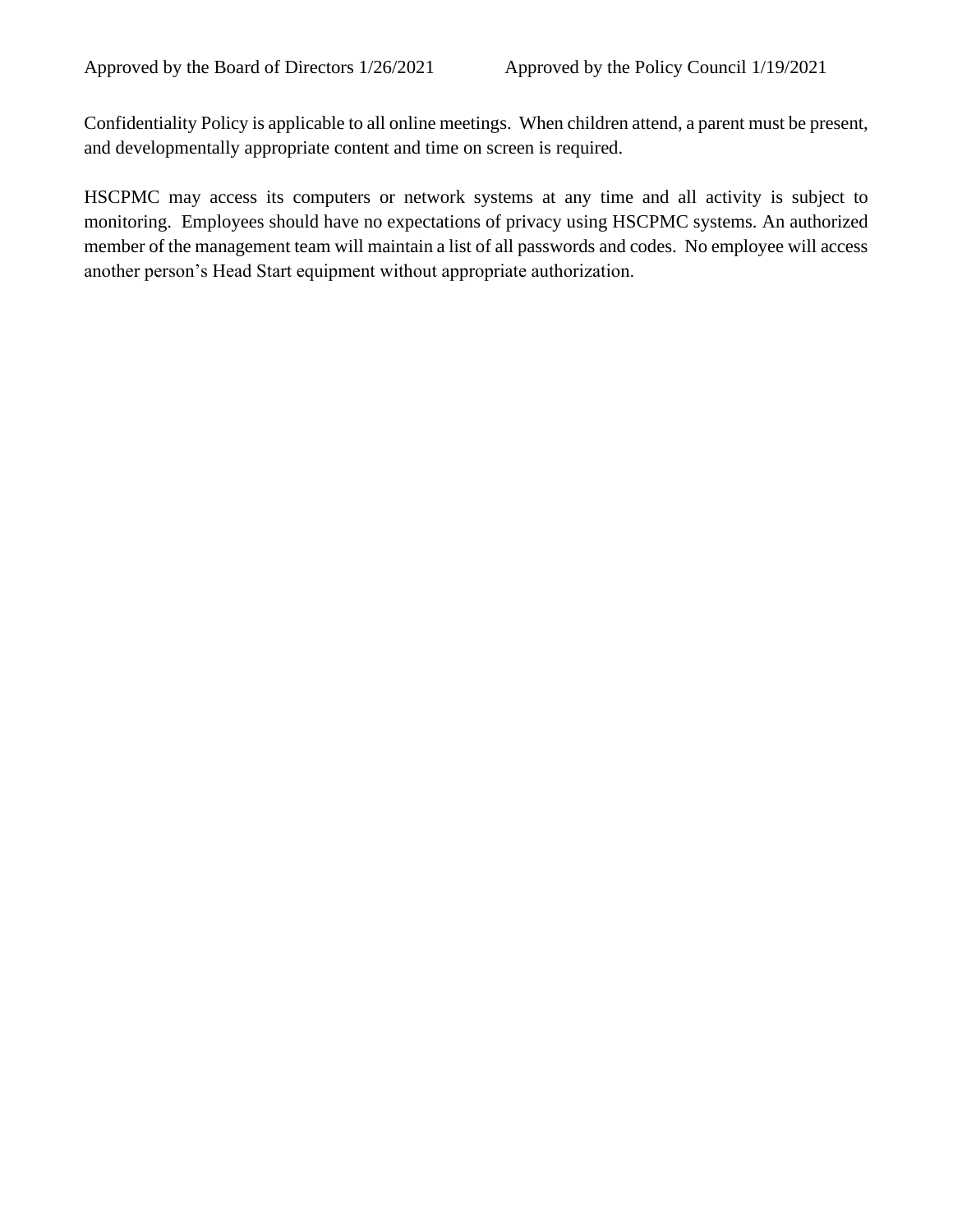# Head **Head Start Community Program of Morris County, Inc. POLÍTICA DE TECNOLOGÍA Y COMUNICACIONES ELECTRÓNICAS**

### **Propósito:**

El propósito de esta política es brindar orientación a todo el personal y las partes interesadas del Programa Comunitario Head Start del Condado de Morris, Inc. (HSCPMC) para el uso de la tecnología, incluidas las comunicaciones electrónicas y las redes sociales, de acuerdo con las Normas de desempeño del Programa Head Start. leyes y regulaciones federales, estatales y locales.

#### **Alcance:**

Esta política se aplica a todos los usuarios de los recursos y servicios informáticos y de red de HSPMC, dondequiera que se encuentren. El término "usuarios" en esta política se refiere a todos los empleados, voluntarios, padres, miembros de la familia, contratistas independientes y otras personas o entidades que acceden o utilizan los recursos y servicios informáticos y de red de HSCMPC.

#### **Autoridad:**

La guía para esta política está respaldada por las Normas de Desempeño del Programa Head Start; el Marco de Head Start sobre los resultados del aprendizaje temprano; los Estándares de Aprendizaje Temprano desde el Nacimiento hasta los Tres Años de Nueva Jersey; los Estándares de Aprendizaje y Enseñanza Preescolar de Nueva Jersey; el Manual de Requisitos para Centros de Cuidado Infantil del Departamento de Niños y Familias del Estado de Nueva Jersey y el Manual del Empleado de HSCPMC, incluidos los Estándares de Conducta.

### **Política:**

Esta Política de tecnología y comunicaciones electrónicas ("Política") establece reglas y pautas para el uso de computadoras, incluidos los sistemas informáticos y de red, así como cualquier actividad en las redes sociales por parte de todos los empleados y usuarios de HSCPMC. Estas reglas están destinadas a adaptarse a los cambios en la tecnología y las normas de las comunicaciones en línea, y pueden modificarse en cualquier momento. Las violaciones de esta política pueden resultar en la pérdida de acceso a la computadora y la red y / o acción disciplinaria, hasta e incluyendo el despido y / o acción legal.

Los recursos y servicios informáticos y de red incluyen, entre otros, los siguientes: servidores, estaciones de trabajo, computadoras, laptops, dispositivos electrónicos personales, iPad o cualquier dispositivo que pueda acceder a redes informáticas y / o Internet, software y dispositivos internos o Redes de comunicaciones externas a las que se accede directa o indirectamente desde las instalaciones informáticas de HSCPMC.

Las comunicaciones electrónicas incluyen las redes sociales, que incluyen cualquier tecnología móvil y basada en la web que permita a las personas o entidades difundir o recibir información, e incluye correo electrónico, mensajes de texto, plataformas de reuniones en línea, mensajería, transmisión de fotografías, redes sociales, blogs, comentarios. y tablones de anuncios.

Todos los usuarios de computadoras tienen la responsabilidad de utilizar los recursos informáticos de manera eficiente, eficaz, ética y legal, de acuerdo con las políticas y procedimientos de HSCPMC y las Normas de desempeño del programa Head Start. Los usuarios deben cumplir con todas las leyes federales y estatales pertinentes con respecto a las actividades políticas de los concesionarios de Head